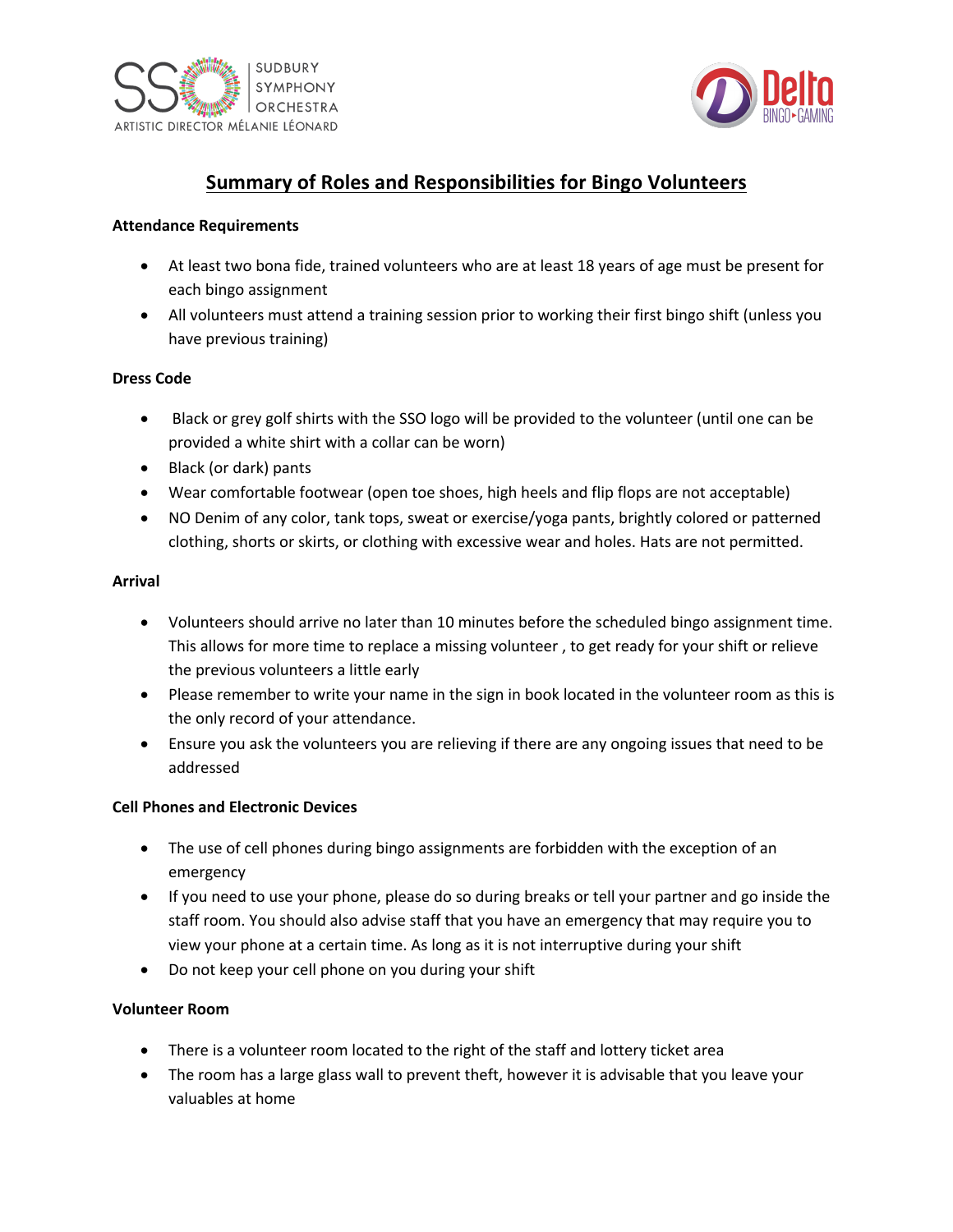#### **Participating in Gaming Activities**

- Volunteers are not permitted to participate in any gaming activities during their shift. You cannot buy lottery tickets or check lottery tickets during breaks.
- It is not advisable to play bingo or use the slot room before your shift; you may play after your shift is completed, but you should bring another shirt or sweater to wear to cover your logo.
- Volunteers are not permitted to play bingo for customers even if asked. You cannot recall a number they may have missed, or point out a missed number on their cards.
- You can assist customers at the beginning of games as to the order of their cards and assist in helping navigate purchases on Gecko machines. If you are unsure please locate a staff member to help.

#### **Customer Service**

- Welcome customers entering the building, open doors and if necessary assist in finding them a seat
- Remember to also acknowledge customers leaving the building
- Ask patrons with mobility issues if they require any assistance, ie helping carry food items to their table, moving chairs away to accommodate wheelchairs (this also includes any customer that needs a couple of extra hands carrying items to their table)
- Assist any newcomers to the building and be able to point out the locations of washrooms, ATM machines, food services, lottery area, promotional calendars etc…
- $\bullet$  ALWAYS SMILE  $\odot$

#### **During a Bingo Session**

- Each volunteer can decide to pick an area in which to work in, or work entire room together
- Walk through your section or entire room and also between the tables keep moving
- You may stay stationary for a brief time, but always make sure you are out of the way of foot traffic and visible to patrons and staff
- Check to ensure you are not blocking the view of a customer when they are viewing the screens during a game
- Respond to customer questions and assist if necessary
- Clear off **USED** bingo cards from tables and from personal blue boxes; deposit in the appropriate recycle bins (try to make as little noise as possible and pick up paper after bingo number is called)
- Clear off garbage from the tables, recycling bottles and cans, place all garbage in the proper bins
- If garbage and/or recycle bins are full, change them and bring to the front door at the customer service desk. Let staff know there are bags to pick up at the door.
- Latex or non-latex gloves can be provided if necessary (must request ahead of time).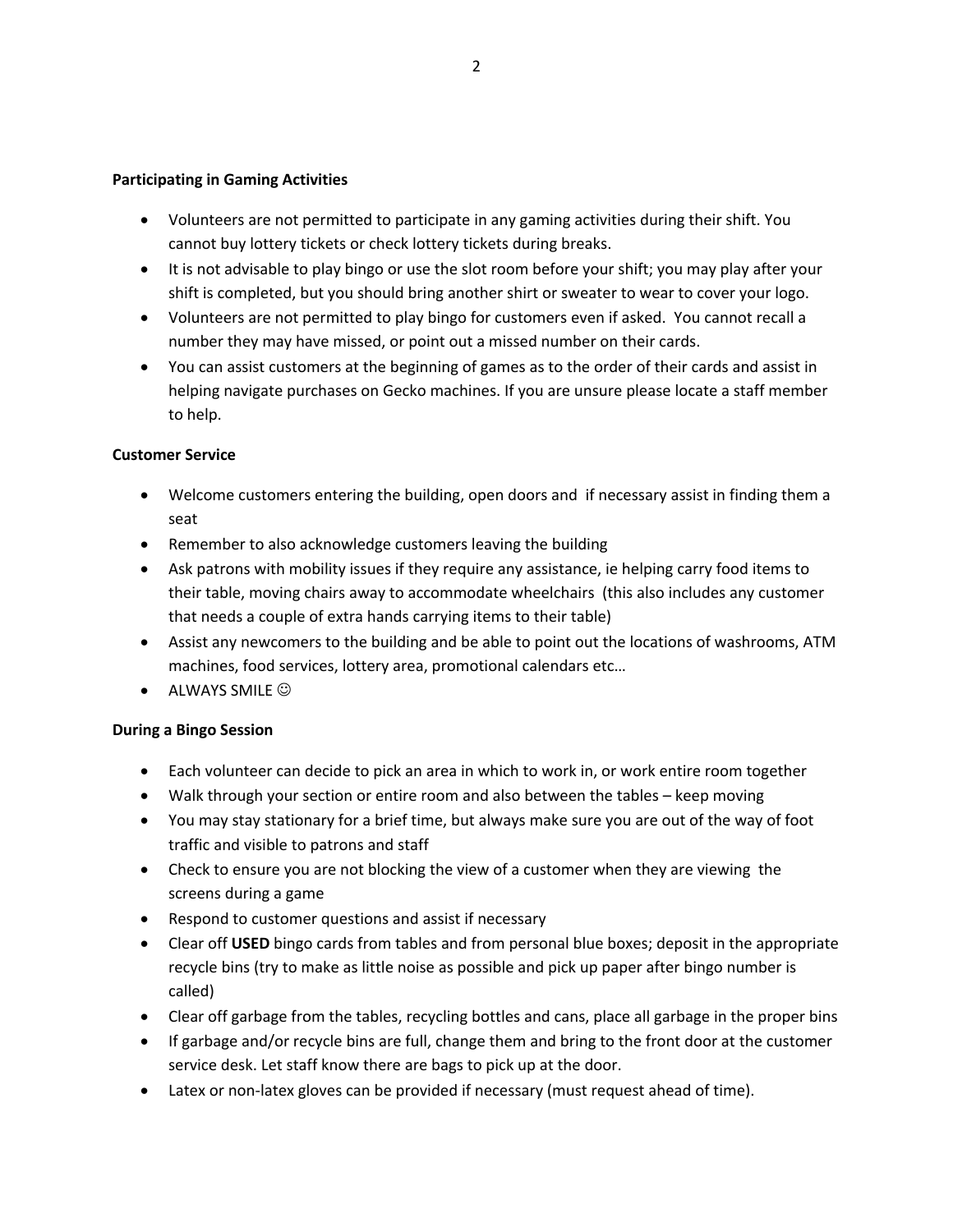- Empty unused beverages in sink located in the back room, do not put liquids into garbage cans.
- Move chairs back in place if necessary and turn off unused Gecko machines.
- Eating is not permissible in the charity area; please eat either before or after your shift. If food is required, please take food into the volunteer room.
- Coffee and drinks (non-alcoholic) are allowed in the charity area. Do not walk around with a beverage in your hand.
- You may bring your own beverage or food with you, but it is advisable to purchase drinks at the hall to help promote concession sales.
- A small break is permissible, but only one volunteer at a time may take a break. Volunteers can take a break during session breaks, but it is advisable to clean the area of used paper and any garbage first.
- If someone yells bingo and the caller hasn't acknowledged, you may call out bingo to ensure the game is halted.
- When bingos are called move your way to the person who has called it, most will put up their hands, if you cannot find them, the caller will assist you. If there multiple bingos called please wait until you are notified to call out the winning number.

## **Bingo call backs**

- Volunteers can call back winning numbers for both Gecko machines and paper.
- Ensure you are facing the caller booth, and up towards the microphones, call out numbers in a clear loud voice.
- Always remember to say zero and not "o".
- When the winner is on Gecko, say Gecko first and call out the entire number displayed at the bottom of the winning card.
- If the winner is on paper, call out paper and the colour and then call out the full number on the bottom of that card.
- Always ensure you know what game is being played and the color of the paper ahead of time.
- Gecko winners have their winnings deposited into their account directly.
- Paper winners require you to pick up a slip at the staff counter along with a flag and return both to the winner. The staff will pay out that winner.
- Remember to congratulate the winner and even thank them for contributing to the SSO
- Extra draws and Pocket Slots:
	- $\circ$  These are usually done by staff, however if they are not readily available you can assist in the call out of winning numbers.
	- o Draws happen during bingo games; patrons are given tickets and ten are drawn; they are announced one by one during a game. When a customer has a winning